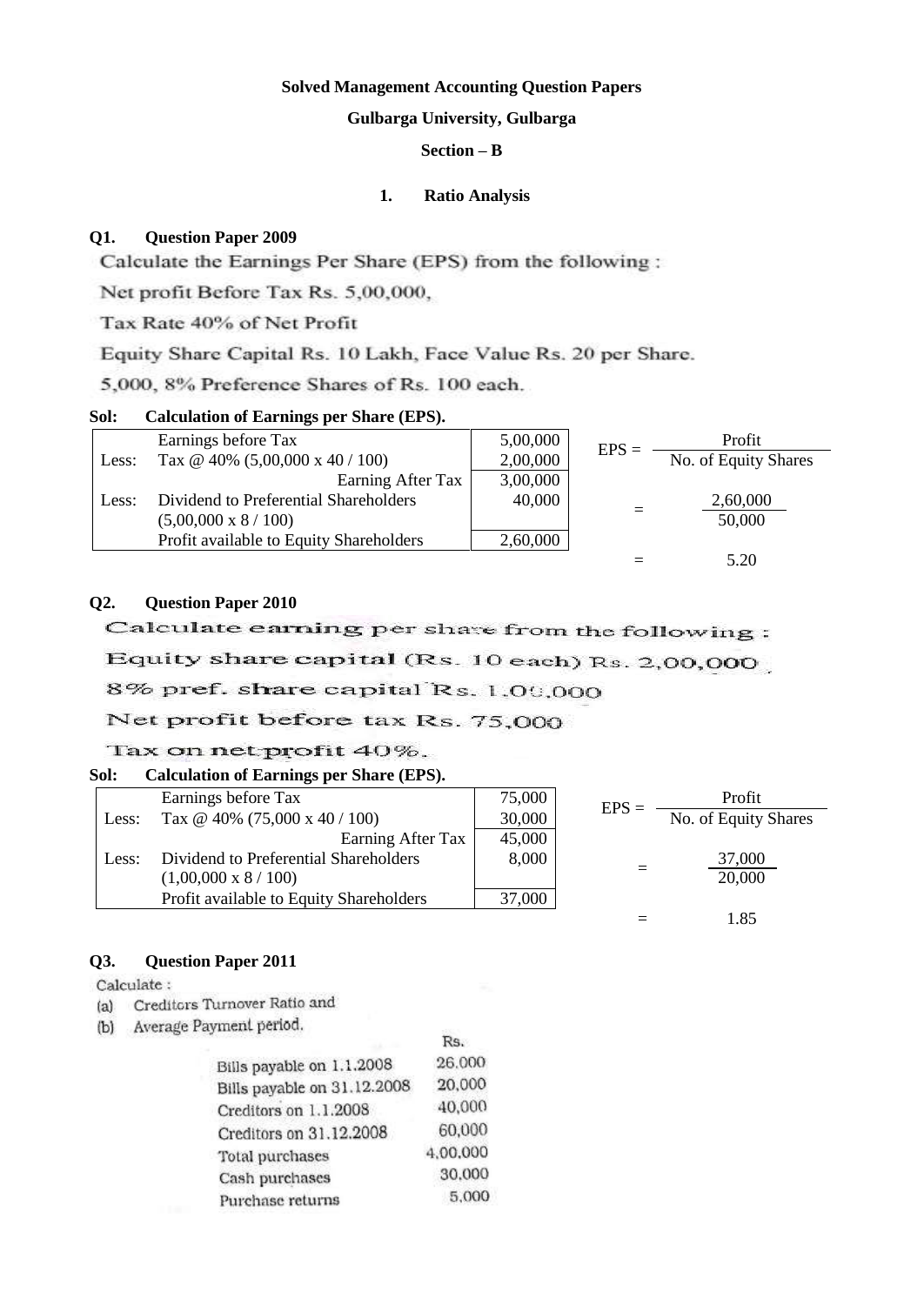| 1. | <b>Calculation of Average Creditors and Bills Payable:</b>                    |     |                           |          |
|----|-------------------------------------------------------------------------------|-----|---------------------------|----------|
|    | Opening Bills Payable on 1-1-2008                                             |     | 26,000                    |          |
|    | Closing Bills Payable on 31-12-2008                                           |     | 20,000                    | 46,000   |
|    | Opening Creditors on 1-1-2008                                                 |     | 40,000                    |          |
|    | Closing Creditors on 31-12-2008                                               |     | 60,000                    | 1,00,000 |
|    |                                                                               |     |                           | 1,46,000 |
|    | <b>Average Creditors</b> = $1,46,000 / 2 = 73,000$                            |     |                           |          |
| 2. | <b>Calculation of Credit Purchases</b>                                        |     |                           |          |
|    | <b>Total Purchases</b>                                                        |     |                           | 4,00,000 |
|    | Less: Cash Purchases                                                          |     | 30,000                    |          |
|    | <b>Purchase Returns</b>                                                       |     | 5,000                     | 35,000   |
|    | <b>Credit Purchases</b>                                                       |     |                           | 3,65,000 |
| 3. | <b>Calculation of Creditors turnover Ratio</b>                                |     |                           |          |
|    | <b>Credit Purchases</b>                                                       |     |                           |          |
|    | Creditors turnover Ratio<br><b>Average Creditors</b>                          |     | $\frac{3,65,000}{73,000}$ |          |
|    |                                                                               | $=$ | 5 Times                   |          |
| 4. | <b>Calculation of Average Payment Period</b>                                  |     |                           |          |
|    | No. of Months in a Year<br>Creditors turnover Ratio<br>Debtors Payment Period |     | $\frac{365}{5}$           | 73 Days  |

# **Q4. Question Paper 2011**

Calculate earning per share:

EBIT Rs. 80,000, Tax rate 40%

8% Debentures Rs. 1,00,000

10% Preference shares Rs. 80,000

Equity share capital (Rs. 10 each) Rs. 1,50,000.

# **Sol: Calculation of Earnings per Share (EPS).**

|       | Earnings before Interest and Tax                   | 80,000 | $EPS =$ | Profit               |
|-------|----------------------------------------------------|--------|---------|----------------------|
| Less: | Interest on Debentures $(1,00,000 \times 8 / 100)$ | 8,000  |         | No. of Equity Shares |
|       | Earnings before Tax                                | 72,000 |         |                      |
| Less: | Tax @ 40% (72,000 x 40 / 100)                      | 28,800 |         | 35,200               |
|       | Earning After Tax                                  | 43,200 |         | 15,000               |
| Less: | Dividend to Preferential Shareholders              | 8,000  |         |                      |
|       | $(80,000 \times 10 / 100)$                         |        |         | 2.35                 |
|       | Profit available to Equity Shareholders            | 35,200 |         |                      |

Q5. Question Paper 2012, 2016<br>Compute sales from the following.

Current Ratio is 2:1

Liquid Ratio is 1.5:1

Current Liabilities are Rs.4,00,000 and Inventory Turnover Ratio is 9 times. ಕೆಳಗಿನವುಗಳಿಂದ ಮಾರಾಟ ಮೌಲ. ಲೆಕಿಸಿರಿ.

**Sol:**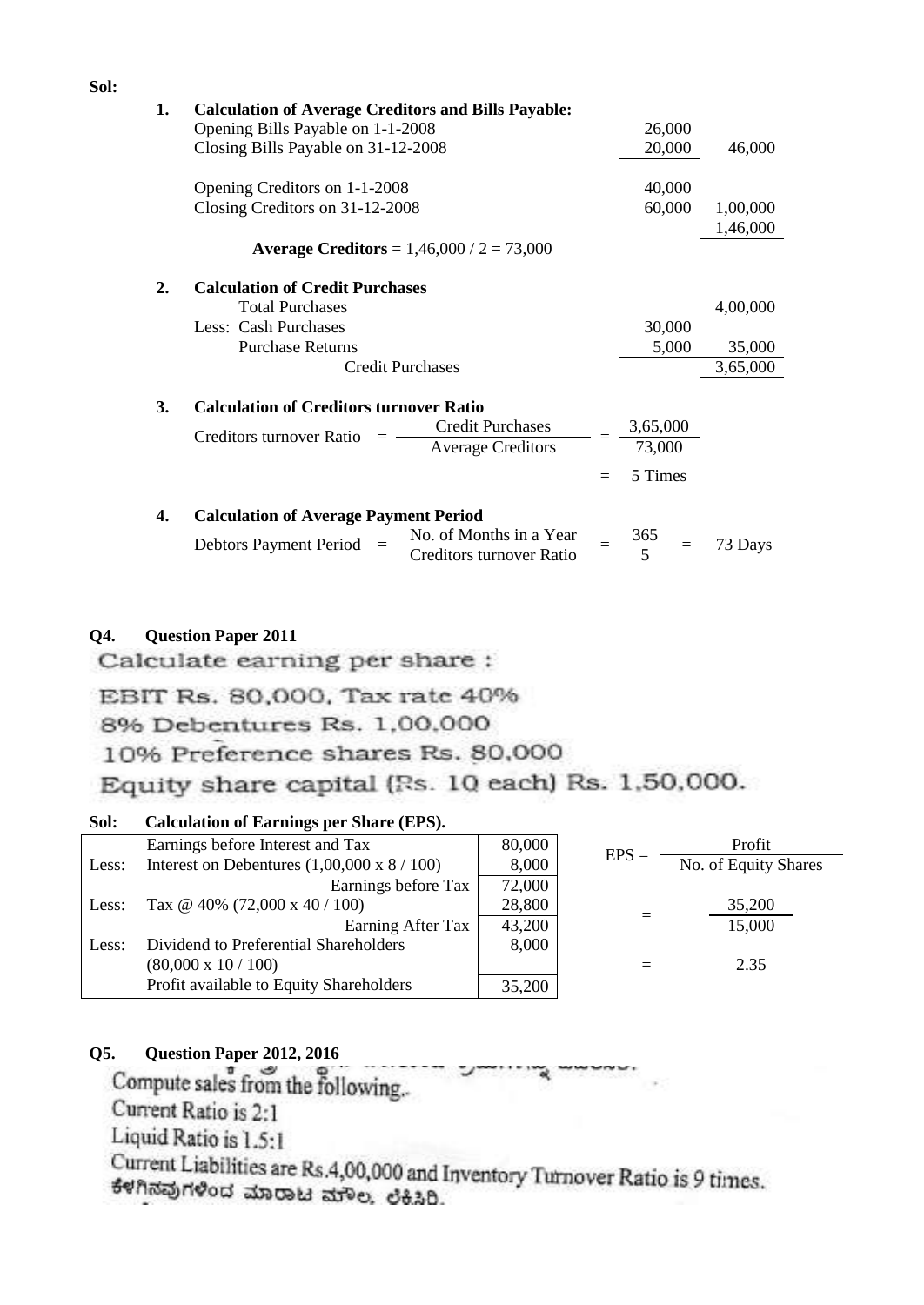**Sol:**

|    | Sol:                                                                                                                     |    |                                                                                                                                                                                                                        |
|----|--------------------------------------------------------------------------------------------------------------------------|----|------------------------------------------------------------------------------------------------------------------------------------------------------------------------------------------------------------------------|
| a. | <b>Current Assets</b><br><b>Current Ratio</b><br><b>Current Liabilities</b>                                              | b. | <b>Liquid Assets</b><br><b>Liquid Ratio</b><br><b>Liquid Liabilities</b>                                                                                                                                               |
|    | <b>Current Assets</b><br>$\mathbf{2}$<br>4,00,000                                                                        |    | <b>Liquid Assets</b><br>1.5<br>4,00,000                                                                                                                                                                                |
|    | By cross multiplication, we will get                                                                                     |    | By cross multiplication, we will get                                                                                                                                                                                   |
|    | <b>Current Assets</b><br>2 x Current Liabilities<br>$\equiv$<br>$2 \times 4,00,000$<br>8,00,000<br>$=$                   |    | <b>Liquid Assets</b><br>1.5 x Current Liabilities<br>$\equiv$<br>$1.5 \times 4,00,000$<br>$\equiv$<br>6,00,000<br>$=$                                                                                                  |
| c. | <b>Calculation of Stock</b><br>8,00,000<br><b>Current Assets</b><br>Less: Liquid Assets<br>6,00,000<br>2,00,000<br>Stock | d. | <b>Calculation of Sales</b><br>Sales<br>Inventory turnover ratio<br><b>Average Stock</b><br>Sales<br>9<br>2,00,000<br>By cross multiplication, we will get<br>Sales<br>$9 \times 2,00\,000$<br>$=$<br>18,00,000<br>$=$ |

# **Q6. Question Paper 2013**

Compute (i) Sales and (ii) Sundry Debtors from the following:

Debtors velocity - 3 months

Gross profit ratio - 25%

Gross profit Rs.1,60,000

Liquid Assets Rs.2,00,000

Bills Receivables Rs.10,000

Bills Payable Rs.4,000

Closing stock is Rs.4,000 more than the opening stock.

**Sol:**

**Gross Profit Ratio** = 
$$
\frac{\text{Gross Profit}}{\text{Sales}}
$$
 x 100  
\na. **Sales** =  $\frac{\text{Gross Profit}}{\text{Gross Profit Ratio}}$  x 100 =  $\frac{1,60,000 \times 100}{25}$  = 6,40,000  
\nb. **Sundry Debtors** = Credit sales  $x \frac{3}{12}$  = 6,40,000  $x \frac{3}{12}$  = 1,60,000  
\nc. **Debtors** = Accounts Receiverable – Bills Receiverable  
\n= 1,60,000 – 1,00,000  
\n= 1,50,000

a 1994 da Seriam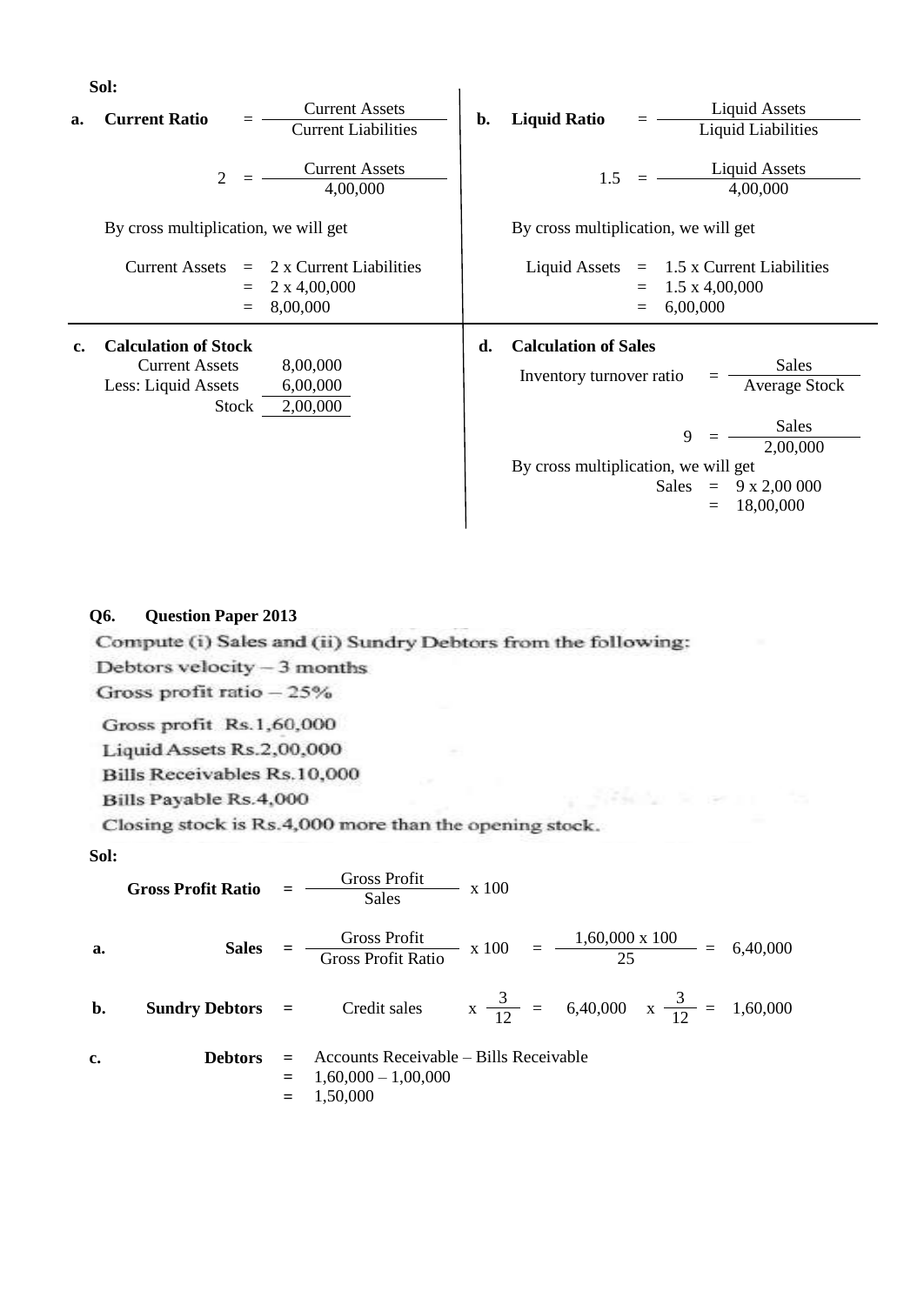**Q7. Question Paper 2014**

| Opening bills receivable  | Rs.48,000           |  |  |
|---------------------------|---------------------|--|--|
| Opening debtors           | Rs.35,000           |  |  |
| Closing Bills Receivable  | Rs.32,000           |  |  |
| <b>Closing Debtors</b>    | Rs.44,500           |  |  |
| Total sales for the year. | Rs.8,00,000         |  |  |
| Cash sales                | 20% of total sales. |  |  |
|                           |                     |  |  |

**Sol:**

| п. |                                                                                                                                                                                                                                              |     |                                  |
|----|----------------------------------------------------------------------------------------------------------------------------------------------------------------------------------------------------------------------------------------------|-----|----------------------------------|
| a. | <b>Calculation of Average Debtors and Bills Receivables</b><br><b>Opening Debtors</b><br><b>Opening Bills Receivables</b><br>35,000<br>48,000<br><b>Closing Debtors</b><br>Closing Bills Receivables<br>44,500<br>32,000<br>79,500<br>80,000 |     |                                  |
|    | $\frac{79,500 + 80,000}{2}$<br>79,750<br><b>Average Debtors and Bills Receivables</b>                                                                                                                                                        |     |                                  |
| b. | <b>Calculation of Net Credit Sales</b><br>Total Sales – Cash Sales<br>Net Credit Sales<br>$=$<br>$8,00,000 - 1,60,000$<br>6,40,000<br>$=$                                                                                                    |     |                                  |
| c. | <b>Net Credit Sales</b><br>Debtors Turnover Ratio<br>Average Debtors and Bills Receivables                                                                                                                                                   | $=$ | 6,40,000<br>79,750<br>8.03 Times |
| d. | No. of Days<br>Average collection Period<br><b>Debtors Turnover Ratio</b>                                                                                                                                                                    |     | 365<br>8.03<br>45                |
|    |                                                                                                                                                                                                                                              |     |                                  |

Q8. Question Paper 2015<br>Calculate debtors turnover ratio from the following. Total sales 475000; cash sales 55000.<br>Debtors as on 1-1-2014 Rs.25000. **Debtors as on 31-3-2014 Rs.35000**<br>Sol:

| 1. | <b>Calculation of Average Debtors:</b><br><b>Opening Debtors</b> |     | 25,000           |                        | 60,000 |        |
|----|------------------------------------------------------------------|-----|------------------|------------------------|--------|--------|
|    | <b>Closing Debtors</b>                                           |     | 35,000           | <b>Average Debtors</b> | $=$    | 30,000 |
|    |                                                                  |     | 60,000           |                        |        |        |
|    | <b>Calculation of Net Credit Sales:</b>                          |     |                  |                        |        |        |
|    | Total Sales – Cash Sales                                         | $=$ | Net Credit Sales |                        |        |        |
|    | $4,75,000 - 55,000$                                              | $=$ | 4,20,000         |                        |        |        |
| 3. | <b>Debtors Turnover Ratio:</b>                                   |     |                  |                        |        |        |
|    | <b>Net Credit Sates</b>                                          |     | 4,20,000         | 14 times               |        |        |
|    | <b>Average Debtors</b>                                           |     | 30,000           |                        |        |        |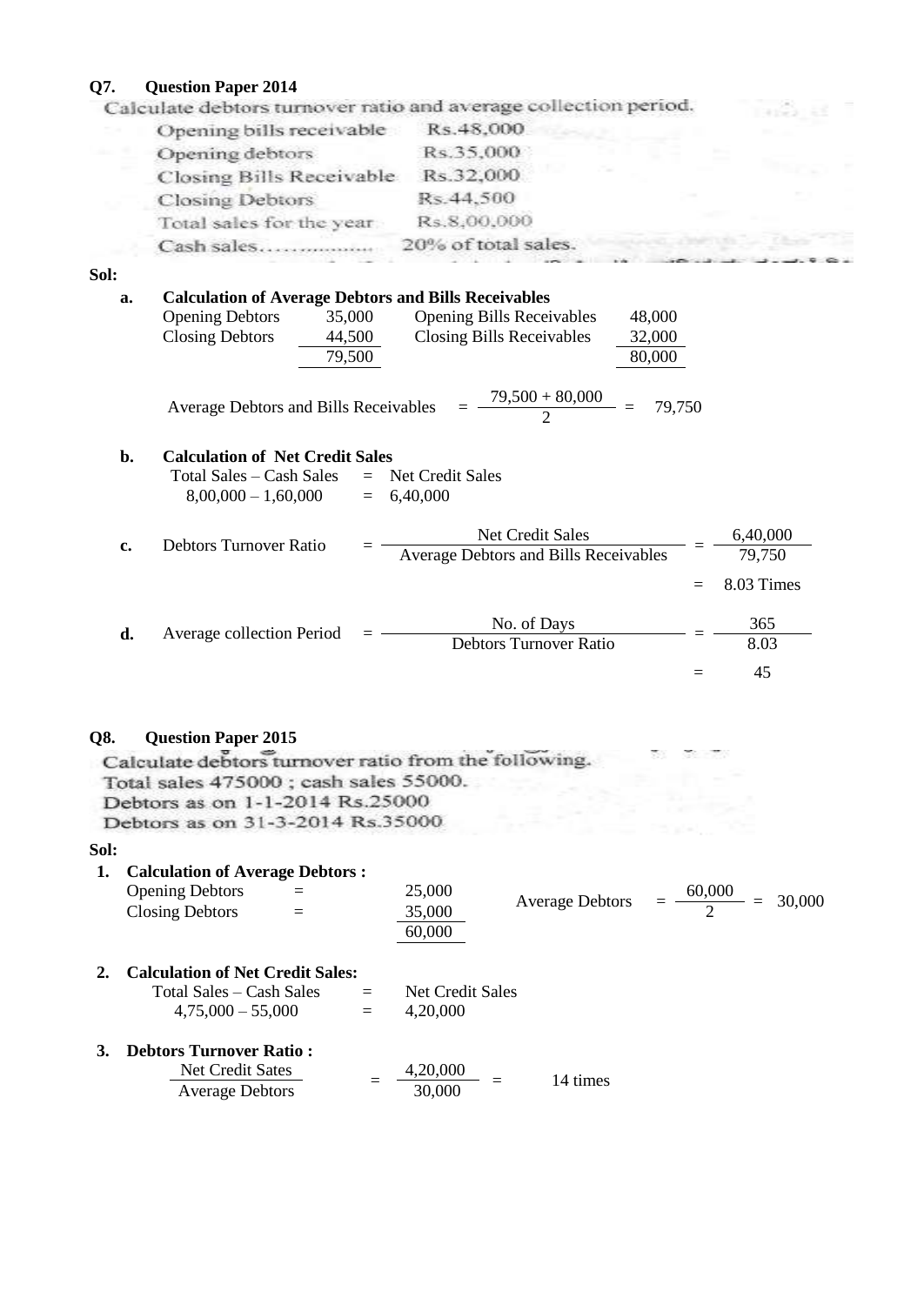# **2. Fund Flow Statement**

### **Q1. Question Paper 2009**

i. Calculate the fund from business from the following Profit and Loss Account.

| <b>Profit and Loss Account.</b> |        |                            |          |  |  |  |
|---------------------------------|--------|----------------------------|----------|--|--|--|
| <b>To Salaries</b>              |        | 10.000 By Gross Profit b/d | 1.00.000 |  |  |  |
| To Rent                         |        | 6.000 By Profit on sale of | 10,000   |  |  |  |
| To Depreciation On Plant        | 10,000 | Building                   |          |  |  |  |
| To Printing & Stationary        | 6,000  |                            |          |  |  |  |
| To Goodwill Written-off         | 10,000 |                            |          |  |  |  |
| To Provision for Taxation       | 8.000  |                            |          |  |  |  |
| To Proposed Dividend            | 12.000 |                            |          |  |  |  |
| To Net Profit                   | 48,000 |                            |          |  |  |  |
|                                 |        |                            |          |  |  |  |

| Sol: |       | <b>Calculation of Fund from Operations</b> |                            |        |        |
|------|-------|--------------------------------------------|----------------------------|--------|--------|
|      |       | Net Profit                                 |                            |        | 48,000 |
|      | Add:  | <b>Non-Operating Expenses:</b>             |                            |        |        |
|      |       | Depreciation on Plant                      |                            | 10,000 |        |
|      |       | Goodwill Written-Off                       |                            | 10,000 |        |
|      |       | Provision for Taxation                     |                            | 8,000  |        |
|      |       | Proposed Dividend                          |                            | 12,000 | 40,000 |
|      |       |                                            |                            |        | 88,000 |
|      | Less: | <b>Non-Operating Incomes:</b>              |                            |        |        |
|      |       | Profit on sale of Building                 |                            |        | 10,000 |
|      |       |                                            | <b>Fund from Operation</b> |        | 78,000 |

**Contractor** 

**Q2. Question Paper 2010**

|                             | - RS.         |
|-----------------------------|---------------|
| Net profit on 1-1-2008      | 1,00,000      |
| Depreciation plant          | 15,000        |
| Goodwill written off        | 10,000        |
| Proposed dividend           | 15,000        |
| Provision for taxation      | 8,000         |
| Dividend received           | 10,000        |
| Profit on sale of furniture | 8,000         |
|                             | $\sim$ $\sim$ |

# **Net profit on 31-12-2008** 1,40,000<br>Sol: Calculation of Fund from Operations

|       | Calculation of Fund from Operations |                            |          |           |
|-------|-------------------------------------|----------------------------|----------|-----------|
|       | Closing Profit & Loss $A/c$         |                            |          | 1,40,000  |
| Add:  | <b>Non-Operating Expenses:</b>      |                            |          |           |
|       | Depreciation on Plant               |                            | 15,000   |           |
|       | Goodwill Written-Off                |                            | 10,000   |           |
|       | Proposed Dividend                   |                            | 15,000   |           |
|       | <b>Provision for Taxation</b>       |                            | 8,000    | 48,000    |
|       |                                     |                            |          | 1,,88,000 |
| Less: | <b>Non-Operating Incomes:</b>       |                            |          |           |
|       | Dividend Received                   |                            | 10,000   |           |
|       | Profit on sale of Furniture         |                            | 8,000    |           |
|       | Opening Profit & Loss A/c           |                            | 1,00,000 | 1,18,000  |
|       |                                     | <b>Fund from Operation</b> |          | 70,000    |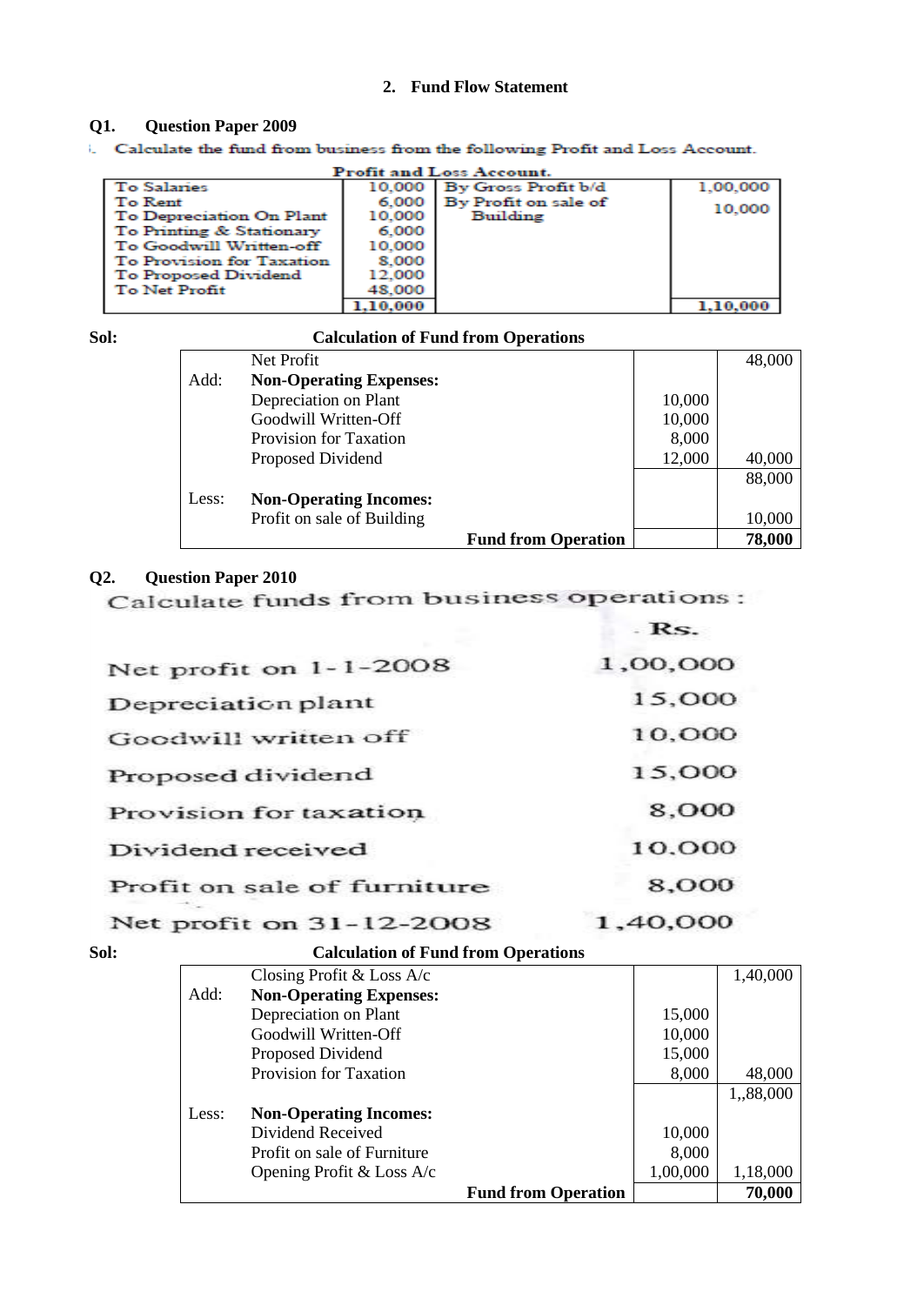# **Q3. Question Paper 2011**

Calculate funds from business operation :

|                                           | 15.    |
|-------------------------------------------|--------|
| Profit and Loss A/c Balance on 31.12.2009 | 60,000 |
| Profit and Loss A/c Balance on 1.1.2009   | 10,000 |
| Refund of tax                             | 3.000  |
| Depreciation charged                      | 10.000 |
| Goodwill written off                      | 10,000 |
| Transferred to general reserve            | 20,000 |
| Provision for taxation                    | 30.000 |
| Loss on sale of machinery                 | 5,000  |
| Dividend received                         | 10,000 |
| Under valuation of opening stock          | 10.000 |
|                                           |        |

### **Sol: Calculation of Fund from Operations**

| Closing Profit & Loss $A/c$            |        | 60,000   |
|----------------------------------------|--------|----------|
| Add:<br><b>Non-Operating Expenses:</b> |        |          |
| Depreciation Charged                   | 10,000 |          |
| Goodwill Written-Off                   | 10,000 |          |
| <b>Transfer to General Reserve</b>     | 20,000 |          |
| Provision for Taxation                 | 30,000 |          |
| Loss on Sale of Machinery              | 5,000  | 75,000   |
|                                        |        | 1,35,000 |
| Less:<br><b>Non-Operating Incomes:</b> |        |          |
| Refund of Tax                          | 3,000  |          |
| Dividend received                      | 10,000 |          |
| <b>Undervaluation of Opening Stock</b> | 10,000 |          |
| Opening Profit & Loss $A/c$            | 10,000 | 33,000   |
| <b>Fund from Operation</b>             |        | 1,02,000 |

### **Format**

### **Statement Showing Fund from Operation**

|       | Net Profit or Net Loss as Per P&L A/c  |           | XXX        |
|-------|----------------------------------------|-----------|------------|
| Add:  | <b>Non-Operating Expenses</b>          | XX.       |            |
|       | Overvaluation of Opening Stock         | XX.       |            |
|       | Undervaluation of Closing Stock        | XX        | XXX        |
|       |                                        |           | XXX        |
| Less: | <b>Non-Operating Incomes</b>           | <b>XX</b> |            |
|       | <b>Undervaluation of Opening Stock</b> | <b>XX</b> |            |
|       | Overvaluation of Closing Stock         | XX        | XXX        |
|       | <b>Fund from Operation</b>             |           | <b>XXX</b> |

### **Q4. Question Paper 2012**

ದಾಸ್ತಾಯಿ ವಹಿವಾಟು ಅನುಪಾತ 9 ಪಟ್ಟುಗಳು. Identify the sources and application of funds from the following transactions. Plant and machinery as on 1-4-2009 was Rs.90,000. Plant and machinery as on 31-3-2010 was Rs. 2,00,000. During the year a machinery was acquired from the vendor for RS.70,000 by issue of equity shares. During the same period machinery costing Rs.30,000 (depreciated value of Rs.24,000) was sold for Rs.20,000. Depreciation during the year was Rs.32,000. 'n  $-215 - 1$ 

| Sol: | Sources            | : Sale of Machinery             | $=$ Rs.20,000 |
|------|--------------------|---------------------------------|---------------|
|      | <b>Application</b> | : Purchase of Plant & Machinery | $=$ Rs.96,000 |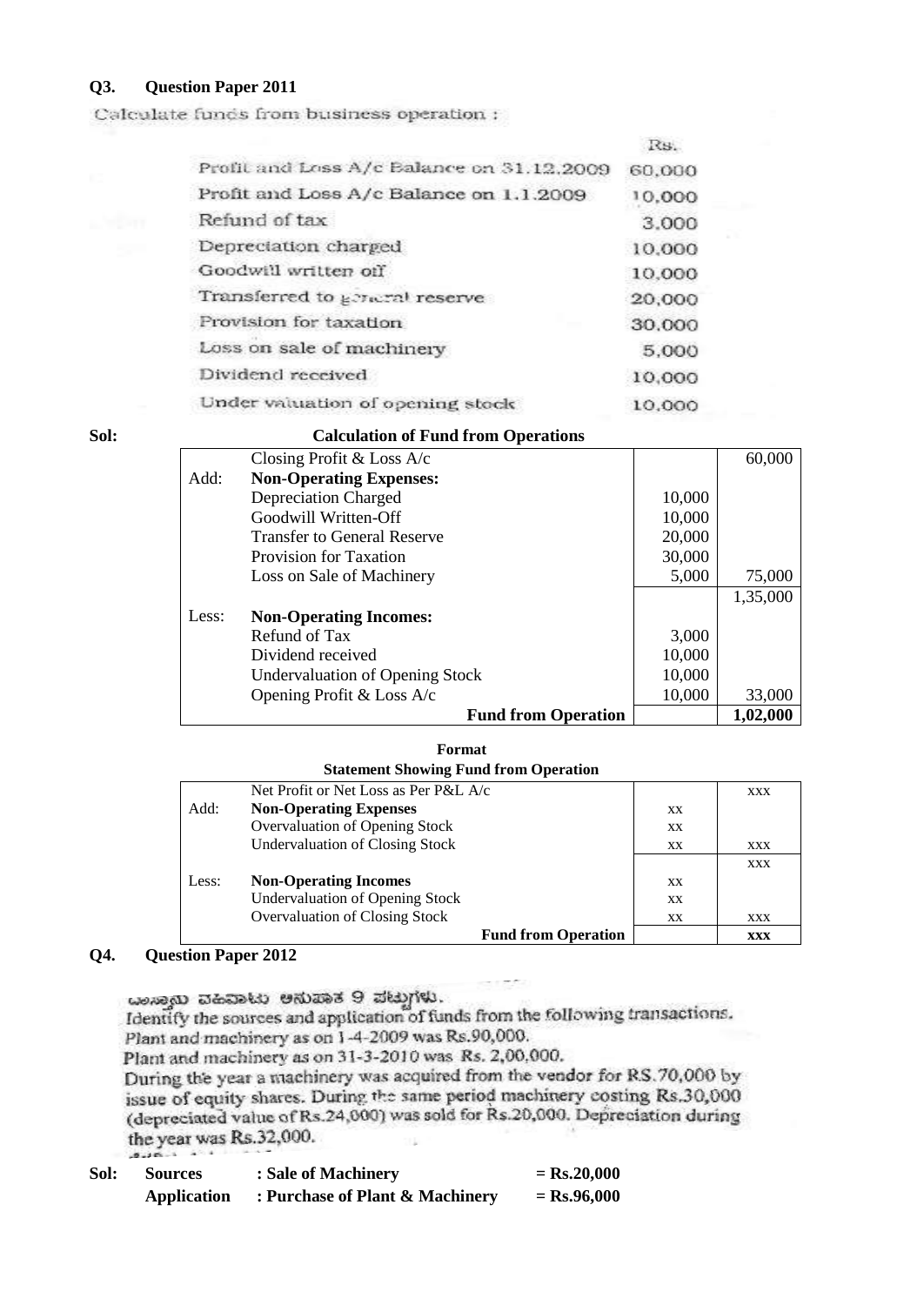| <b>Plant &amp; Machinery Account</b> |          |                                   |          |  |  |
|--------------------------------------|----------|-----------------------------------|----------|--|--|
| To Balance b/d                       | 90,000   | By sale of Machinery              | 20,000   |  |  |
| To Cash (Purchases)                  | 70,000   | By Loss on Sale                   | 4,000    |  |  |
| To Cash (Purchases) (Bal. Fig.)      | 96,000   | $(30,000-6,000 = 24,000-20,000)$  |          |  |  |
|                                      |          | By Depreciation on sold Machinery | 6,000    |  |  |
|                                      |          | $(30,000 - 34,000)$               |          |  |  |
|                                      |          | By Depreciation                   | 26,000   |  |  |
|                                      |          | $(32,000 - 6,000)$                |          |  |  |
|                                      |          | By Balance c/d                    | 2,00,000 |  |  |
|                                      | 2,56,000 |                                   | 2,56,000 |  |  |

|       | <b>Machinery</b>         | 4,000  |  |
|-------|--------------------------|--------|--|
|       | Loss on sale of          |        |  |
|       | Machinery                |        |  |
| Less: | Sales Value of           | 20,000 |  |
|       | <b>WDV</b> of Machinery  | 24,000 |  |
| Less: | Depreciation (Bal. Fig.) | 6,000  |  |
|       | Cost of Machine Sold     | 30,000 |  |

# **Calculation of Loss on sale of Machinery Provision for Depreciation Account of Machinery**

|       | Cost of Machine Sold     | 30,000 | To Machine A/c | 6,000  | By Balance b/d                                                             |        |
|-------|--------------------------|--------|----------------|--------|----------------------------------------------------------------------------|--------|
| Less: | Depreciation (Bal. Fig.) | 6,000  |                |        | To Balance c/d (Bal. Fig.) $\vert$ 26,000 $\vert$ By P&L A/c (Depreciation | 32,000 |
|       | <b>WDV</b> of Machinery  | 24,000 |                |        | for the year)                                                              |        |
| Less: | Sales Value of           | 20,000 |                | 32,000 |                                                                            | 32,000 |
|       | Machinery                |        |                |        |                                                                            |        |
|       | Loss on sale of          | 4.000  |                |        |                                                                            |        |
|       |                          |        |                |        |                                                                            |        |

**Q5. Question Paper 2013**

Balance Sheet of Amar Ltd. As on31-12-2011 & 2012

| Liabilities       | 2011    | 2012    | Assets              | 2011    | 2012    |
|-------------------|---------|---------|---------------------|---------|---------|
| Share capital     | 500000  | 500000  | <b>Fixed Assets</b> | 600000  | 700000  |
| <b>Debentures</b> | 370000  | 450000  | L.T.Investments     | 200000  | 100000  |
| Tax payable       | 77000   | 43000   | Work-in-progress    | 80000   | 90000   |
| Creditors         | 96000   | 192000  | Stock               | 150000  | 225000  |
| Interests         | 37000   | 45000   | <b>Debtors</b>      | 70000   | 140000  |
| Proposed          |         | 35000   | Cash                | 30000   | 10000   |
| Dividend          | 50000   |         |                     |         |         |
|                   | 1130000 | 1265000 |                     | 1130000 | 1265000 |

# **Sol: Schedules of Changes in Working Capital**

| <b>Particulars</b>                     | P.Y<br>2011 | C.Y<br>2012 | <b>Increase in</b><br>Working<br>Capital | Decrease in<br><b>Working</b><br>Capital |
|----------------------------------------|-------------|-------------|------------------------------------------|------------------------------------------|
| <b>Current Assets:-</b><br>A.          |             |             |                                          |                                          |
| Cash                                   | 30,000      | 10,000      |                                          | 20,000                                   |
| <b>Debtors</b>                         | 70,000      | 1,40,000    | 70,000                                   |                                          |
| <b>Stock</b>                           | 1,50,000    | 2,25,000    | 75,000                                   |                                          |
| Work-in-Progress                       | 80,000      | 90,000      | 10,000                                   |                                          |
| Total                                  | 3,30,000    | 4,65,000    |                                          |                                          |
| <b>Current Liabilities :-</b><br>В.    |             |             |                                          |                                          |
| Tax Payable                            | 77,000      | 43,000      | 34,000                                   |                                          |
| Creditors                              | 96,000      | 1,92,000    | ---                                      | 96,000                                   |
| Interest                               | 37,000      | 45,000      | ---                                      | 8,000                                    |
| Proposed Dividend                      | 50,000      | 35,000      | 15,000                                   |                                          |
| Total                                  | 2,60,000    | 3,15,000    |                                          |                                          |
| Working Capital $(A - B)$              | 70,000      | 1,50,000    | 2,04,000                                 | 1,24,000                                 |
| <b>Net Increase in Working Capital</b> | 80,000      |             |                                          | 80,000                                   |
|                                        | 1,50,000    | 1,50.000    | 2,04,000                                 | 2,04,000                                 |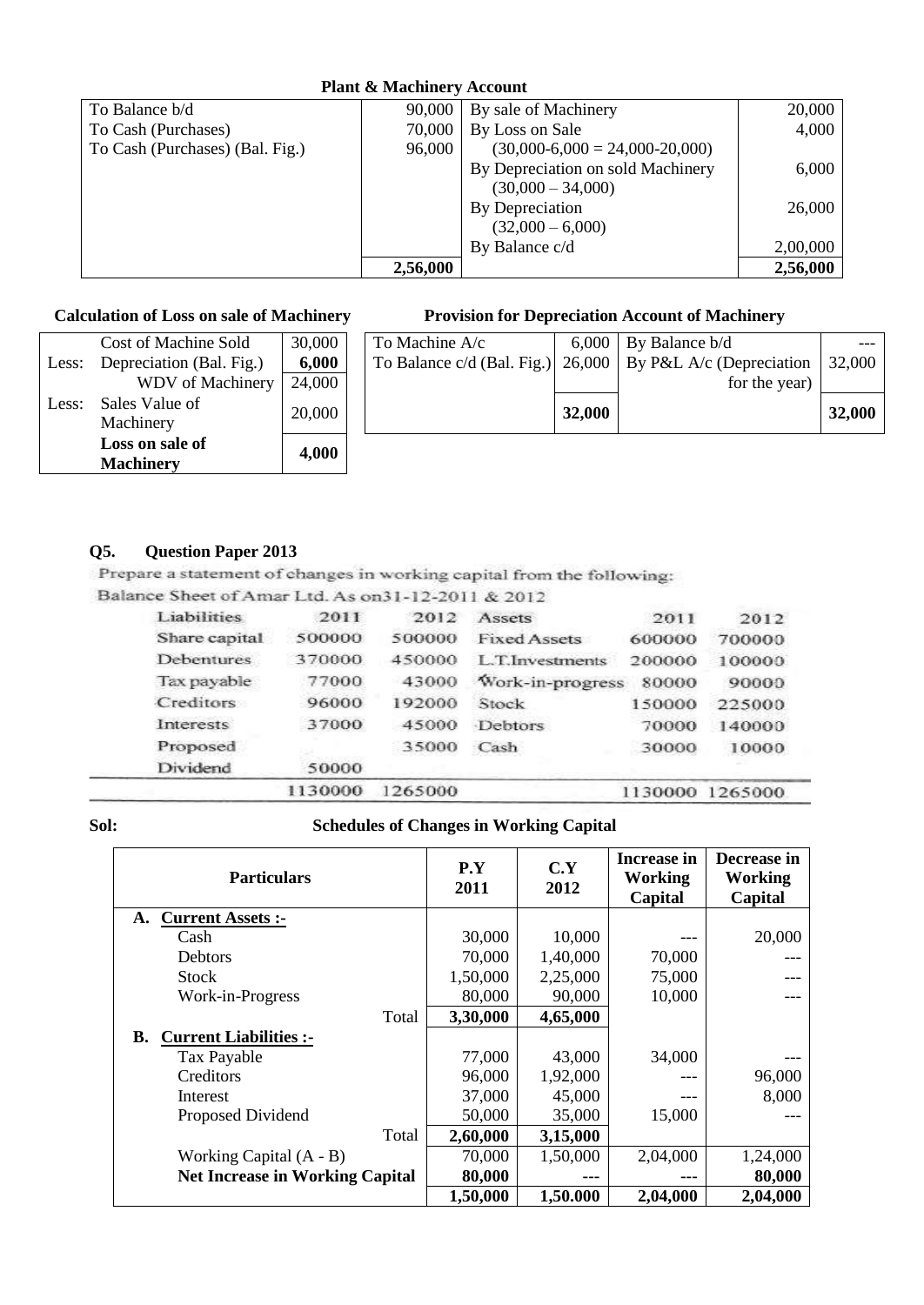Q6. Question Paper 2014<br>3. From the following Balance Sheets of X Y Ltd; you are required to prepare a schedule of  $3.$ changes in working capital.

|                             |                   | <b>Balance Sheet</b> |             |                 |          |  |
|-----------------------------|-------------------|----------------------|-------------|-----------------|----------|--|
| Liabilities                 |                   | 31.12.07 31.12.08    |             | Assets 31.12.07 | 31.12.08 |  |
| Capital                     | 3,40,000 3,40,000 |                      | Plant       | 96,000          | 1,36,000 |  |
| P&LAc                       |                   | 9,000 58,000         | Land        | 2,00,000        | 2.00.000 |  |
| Creditors                   | 18,000 10,000     |                      |             | Stock 36,000    | 28,000   |  |
| Bills payable 47,000 70,000 |                   |                      | <b>Bank</b> | 16,000          | 36,000   |  |
|                             |                   |                      | Cash        | 66,000          | 78,000   |  |
|                             | 4.14,000          | 4,78,000             |             | 4,14,000        | 4,78,000 |  |

# **Sol: Schedules of Changes in Working Capital**

| <b>Particulars</b>                     | P.Y<br>$31 - 12$<br>2007 | C.Y<br>$31 - 12$<br>2008 | Increase in<br>Working<br>Capital | Decrease in<br><b>Working</b><br>Capital |
|----------------------------------------|--------------------------|--------------------------|-----------------------------------|------------------------------------------|
| <b>Current Assets:-</b><br>C.          |                          |                          |                                   |                                          |
| Stock                                  | 36,000                   | 28,000                   |                                   | 8,000                                    |
| Bank                                   | 16,000                   | 36,000                   | 20,000                            |                                          |
| Cash                                   | 66,000                   | 78,000                   | 12,000                            |                                          |
| Total                                  | 1,18,000                 | 1,42,000                 |                                   |                                          |
| <b>Current Liabilities:-</b><br>D.     |                          |                          |                                   |                                          |
| Creditors                              | 18,000                   | 10,000                   | 8,000                             |                                          |
| <b>Bills Payable</b>                   | 47,000                   | 70,000                   |                                   | 23,000                                   |
| Total                                  | 65,000                   | 80,000                   |                                   |                                          |
| Working Capital $(A - B)$              | 53,000                   | 62,000                   | 40,000                            | 31,000                                   |
| <b>Net Increase in Working Capital</b> | 9,000                    |                          | ---                               | 9,000                                    |
|                                        | 62,000                   | 62,000                   | 40,000                            | 40,000                                   |

**Q7. Question Paper 2015** changes in working capital: **The Contract Contract** 

|             |        | Balance sheet |        |        |        |
|-------------|--------|---------------|--------|--------|--------|
| Liabilities | 2012   | 2013          | Assets | 2012   | 2013   |
| Capital     | 340000 | 340000        | Plant  | 96000  | 136000 |
| P&L         | 9000   | 58000         | Land   | 200000 | 200000 |
| Creditors   | 18000  | 10000         | Stock  | 36000  | 28000  |
| B /P        | 47000  | 70000         | Cash   | 82000  | 114000 |
|             | 414000 | 478000        |        | 414000 | 478000 |
|             |        |               |        |        |        |

# **Sol: Schedules of Changes in Working Capital**

| <b>Particulars</b>                     | P.Y<br>2012 | C.Y<br>2013 | <b>Increase in</b><br>Working<br>Capital | Decrease in<br>Working<br>Capital |
|----------------------------------------|-------------|-------------|------------------------------------------|-----------------------------------|
| <b>Current Assets:-</b><br>А.          |             |             |                                          |                                   |
| Cash                                   | 82,000      | 1,14,000    | 32,000                                   |                                   |
| <b>Stock</b>                           | 36,000      | 28,000      |                                          | 8,000                             |
| Total                                  | 1,18,000    | 1,42,000    |                                          |                                   |
| <b>Current Liabilities :-</b><br>В.    |             |             |                                          |                                   |
| Creditors                              | 18,000      | 10,000      | 8,000                                    |                                   |
| <b>Bills Payable</b>                   | 47,000      | 70,000      | $---$                                    | 23,000                            |
| Total                                  | 65,000      | 80,000      |                                          |                                   |
| Working Capital $(A - B)$              | 53,000      | 62,000      | 40,000                                   | 31,000                            |
| <b>Net Increase in Working Capital</b> | 9,000       |             | ---                                      | 9,000                             |
|                                        | 62,000      | 62,000      | 40,000                                   | 40,000                            |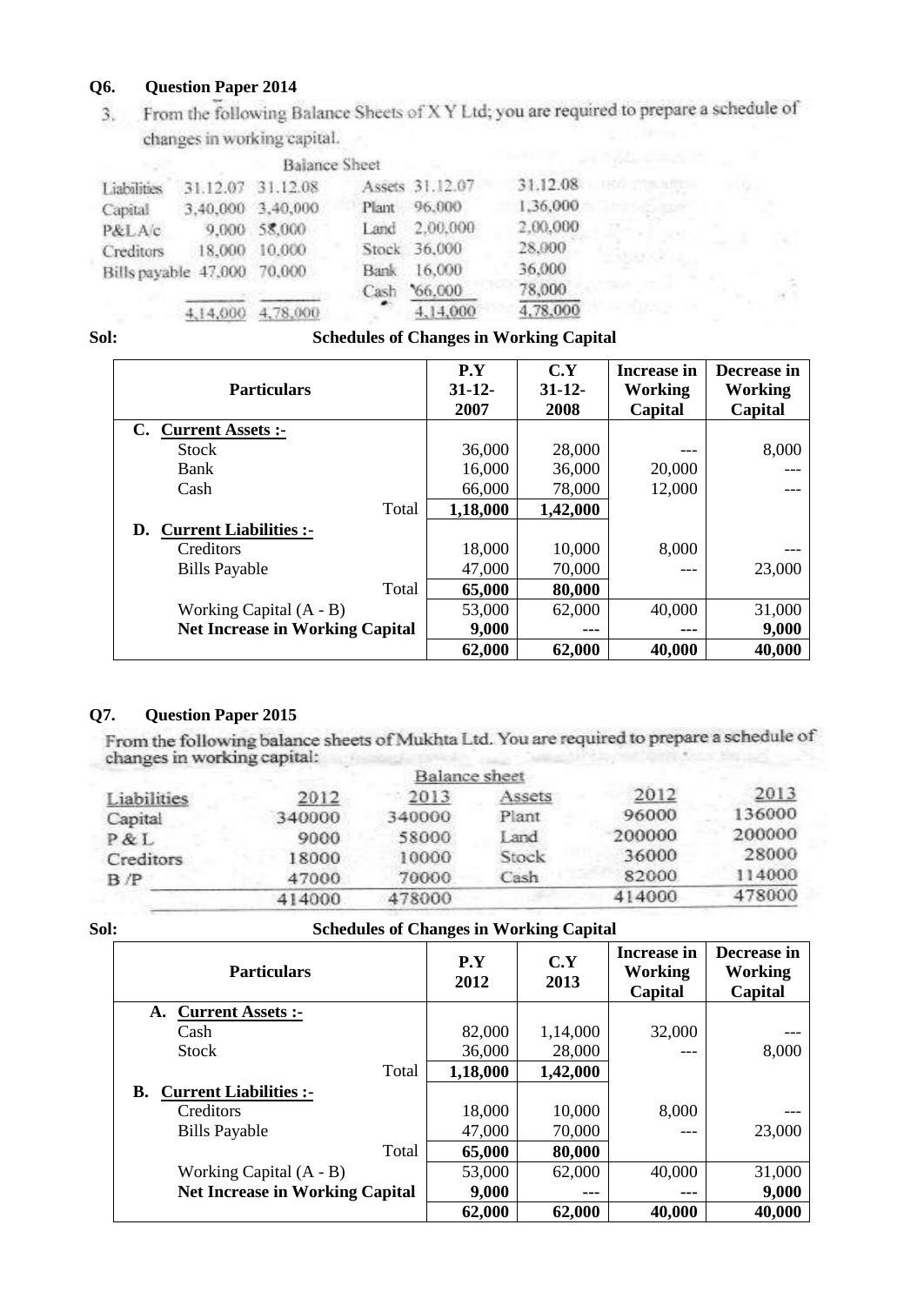# **Q8. Question Paper 2016**

|                | Ascertain funds from business operations from the following particulars : |
|----------------|---------------------------------------------------------------------------|
| $1 - 1 - 2014$ | 31-12-2014                                                                |
| 135000         | 180000                                                                    |
| 24000          | 36000                                                                     |
| 24000          | 15000                                                                     |
| 45000          | 36000                                                                     |
| 45000          | 55000                                                                     |
|                |                                                                           |

# **Sol: Calculation of Fund from Operations**

|       | Net Profit                         |        | 1,80,000 |
|-------|------------------------------------|--------|----------|
| Add:  | <b>Non-Operating Expenses:</b>     |        |          |
|       | Preliminary Expenses Written-off   | 9,000  |          |
|       | Goodwill Written-Off               | 9,000  |          |
|       | <b>Transfer to General Reserve</b> | 10,000 |          |
|       | Provision for Depreciation         | 12,000 | 40,000   |
|       |                                    |        | 2,20,000 |
| Less: | <b>Non-Operating Incomes:</b>      |        |          |
|       | Opening Profit & Loss A/c          |        | 1,35,000 |
|       | <b>Fund from Operation</b>         |        | 85,000   |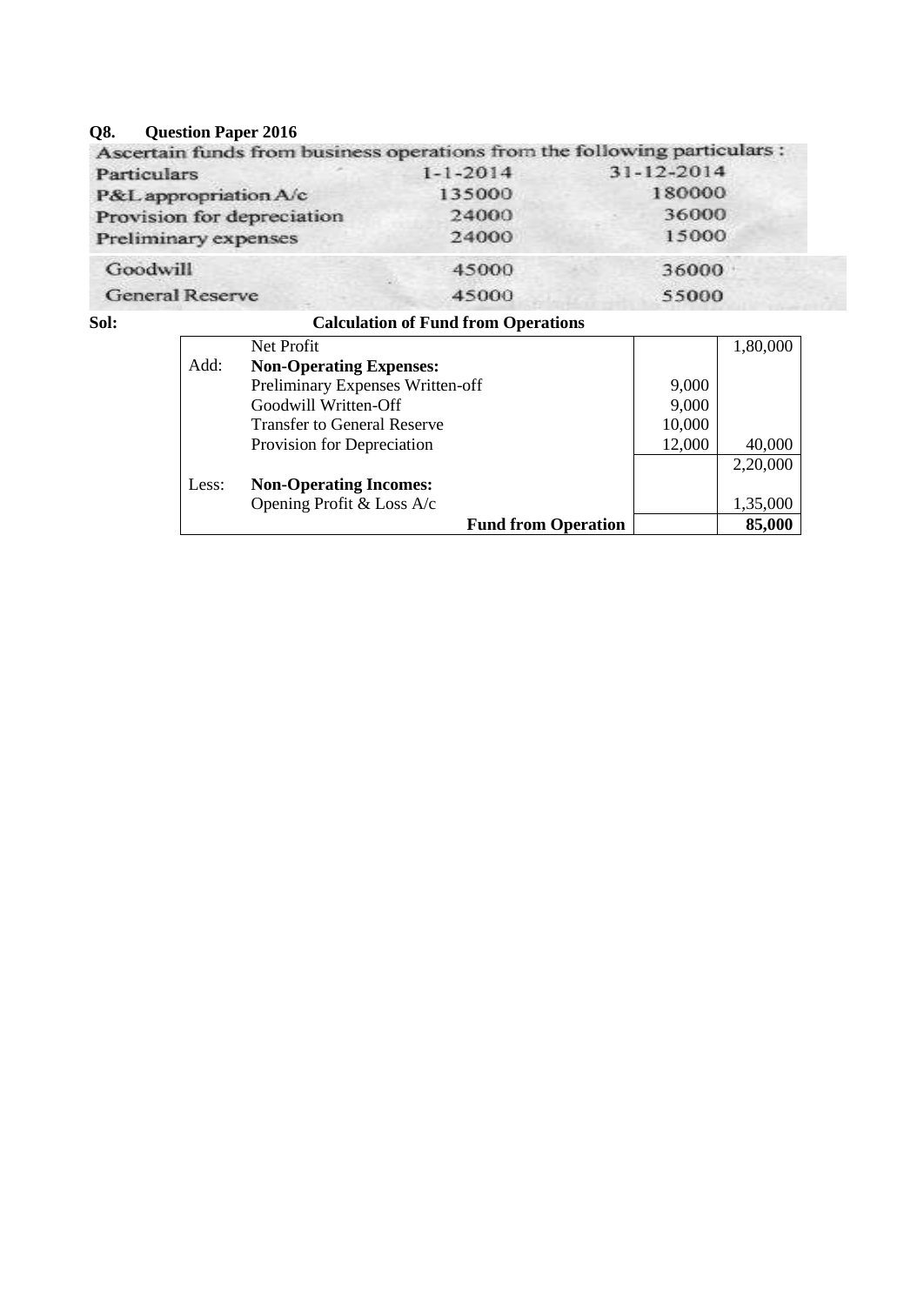# **3. Cash Flow Statement**

# **Q1. Question Paper 2009**

Calculate Cash from Operations from the following Profit and Loss A/c for the year ending 31-12-2008.

**To Salaries** 20,000 By Gross Profit b/d 4500,000 10,000 To Rent 13,500 By Profit on sale of Land To Depreciation 21,000 By Income Tax refund 7,000 To Loss on Sale of Plant 3.000 **By Net Loss** 12,000 To Goodwill Written-off 12,000 To Proposed Dividend 3,000 To Provision for Taxation 1,500 74,000 74,000

| Profit and Loss Account for the year ending 31-12-2008 |  |  |  |  |
|--------------------------------------------------------|--|--|--|--|
|--------------------------------------------------------|--|--|--|--|

| I<br>×<br>I<br>۰.<br>۰.<br>$\sim$ | $\sim$ |
|-----------------------------------|--------|

### **Sol: Calculation of Cash from Operations**

|       | Net Loss                       |        | 12,000 |
|-------|--------------------------------|--------|--------|
| Add:  | <b>Non-Operating Incomes:</b>  |        |        |
|       | Profit on sale of Land         | 10,000 |        |
|       | Income Tax Refund              | 7,000  | 17,000 |
|       |                                |        | 29,000 |
| Less: | <b>Non-Operating Expenses:</b> |        |        |
|       | Depreciation                   | 21,000 |        |
|       | Loss on sale of Plant          | 3,000  |        |
|       | Goodwill Written-Off           | 12,000 |        |
|       | Proposed Dividend              | 3,000  |        |
|       | Provision for Tax              | 1,500  | 40,500 |
|       | <b>Cash loss in Operation</b>  |        | 11,500 |

### **Q2. Question Paper 2010**

4. Calculate cash from business operations.

# Profit and Loss A/c for the year ending 31.12.2007

|                             | Amount   |                      | Amount   |
|-----------------------------|----------|----------------------|----------|
| To Salaries                 | 25,000   | By Gross profit      | 1,00,000 |
| To Rent                     | 15,000   | By Interest received | 5,000    |
| To Depreciation.            |          | By Profit on sale    |          |
| on plant                    | 20,000   | of land              | 4,000    |
| To Loss on sale             |          | By Dividend          |          |
| of plant                    | 4.000    | received             | 5,000    |
| To Patents written of 5,000 |          |                      |          |
| To Dividend proposed 10,000 |          |                      |          |
| To Net profit               | 35,000   | ×                    |          |
|                             | 1,14,000 |                      | 1,14,000 |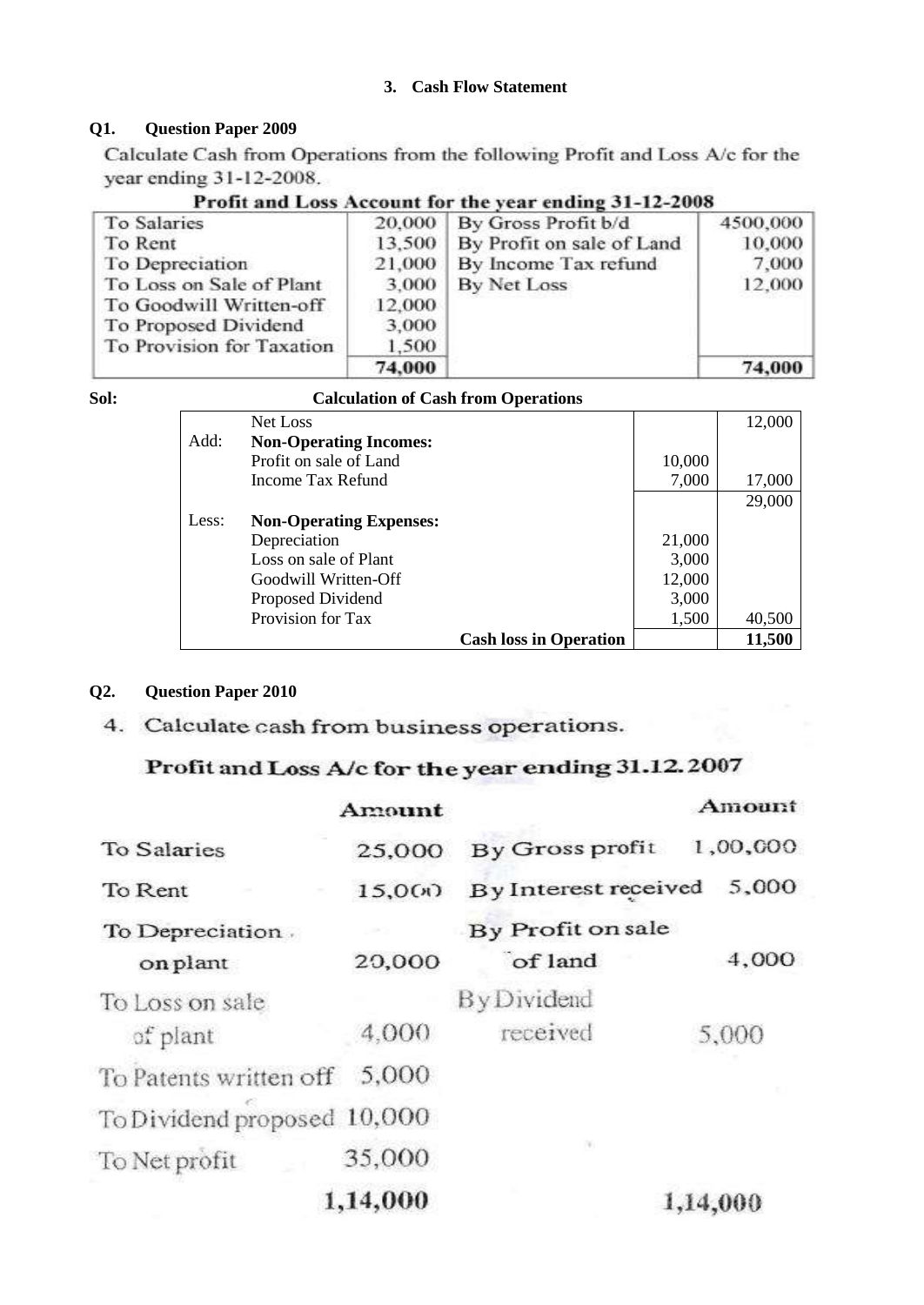### **Sol: Calculation of Cash from Operations**

|       | Net Profit                     |        | 35,000 |
|-------|--------------------------------|--------|--------|
| Add:  | <b>Non-Operating Expenses:</b> |        |        |
|       | Depreciation                   | 20,000 |        |
|       | Loss on Sale of Plant          | 4,000  |        |
|       | Patents Written-Off            | 5,000  |        |
|       | Proposed Dividend              | 10,000 | 39,000 |
|       |                                |        | 74,000 |
| Less: | <b>Non-Operating Incomes:</b>  |        |        |
|       | Interest received              | 5,000  |        |
|       | Profit on sale of Land         | 4,000  |        |
|       | Dividend received              | 5,000  | 14,000 |
|       | <b>Cash from Operation</b>     |        | 60,000 |

**Question Paper 2011 "No Question was asked"**

# **Q3. Question Paper 2012, 2015**

From the following information calculate i) Operating cash profit. ii) Cash from operating activities.  $31 - 12 - 12$ Profit & Loss Ċ E

 $31 - 12 - 13$ 

| L'IVIII OC LADO |        |        |
|-----------------|--------|--------|
| Credit bal.     | 120000 | 140000 |
| <b>Debtors</b>  | 60000  | 78000  |
| B/R             | 60000  | 36000  |
| Prepaid Exp     | 9000   | 11400  |
| Goodwill        | 60000  | 56000  |
| Depreciation    | 96000  | 120000 |
| Creditors       | 60000  | 90000  |
|                 |        |        |

### **Calculation of Cash from Operations**

|       | <b>Particulars</b>                             |          | Amount   |
|-------|------------------------------------------------|----------|----------|
|       | Closing Profit & Loss $A/c$                    |          | 1,40,000 |
| Add:  | <b>Decrease in Current Assets:-</b>            |          |          |
|       | Bills Receivable $(60,000 - 36,000)$           | 24,000   |          |
|       | Goodwill Written-off $(60,000 - 56,000)$       | 4,000    |          |
|       | <b>Increase in Current Liabilities :-</b>      |          |          |
|       | Creditors $(90,000 - 60,000)$                  | 30,000   |          |
|       | Increase in Depreciation $(1,20,000 - 96,000)$ | 24,000   | 82,000   |
|       |                                                |          | 2,22,000 |
| Less: | <b>Increase in Current Assets:</b>             |          |          |
|       | Debtors $(78,000 - 60,000)$                    | 18,000   |          |
|       | Prepaid Expenses $(11,400 - 9,000)$            | 2,400    |          |
|       | Opening Profit & Loss A/c                      | 1,20,000 | 1,40,400 |
|       | <b>Cash from Operation</b>                     |          | 81,600   |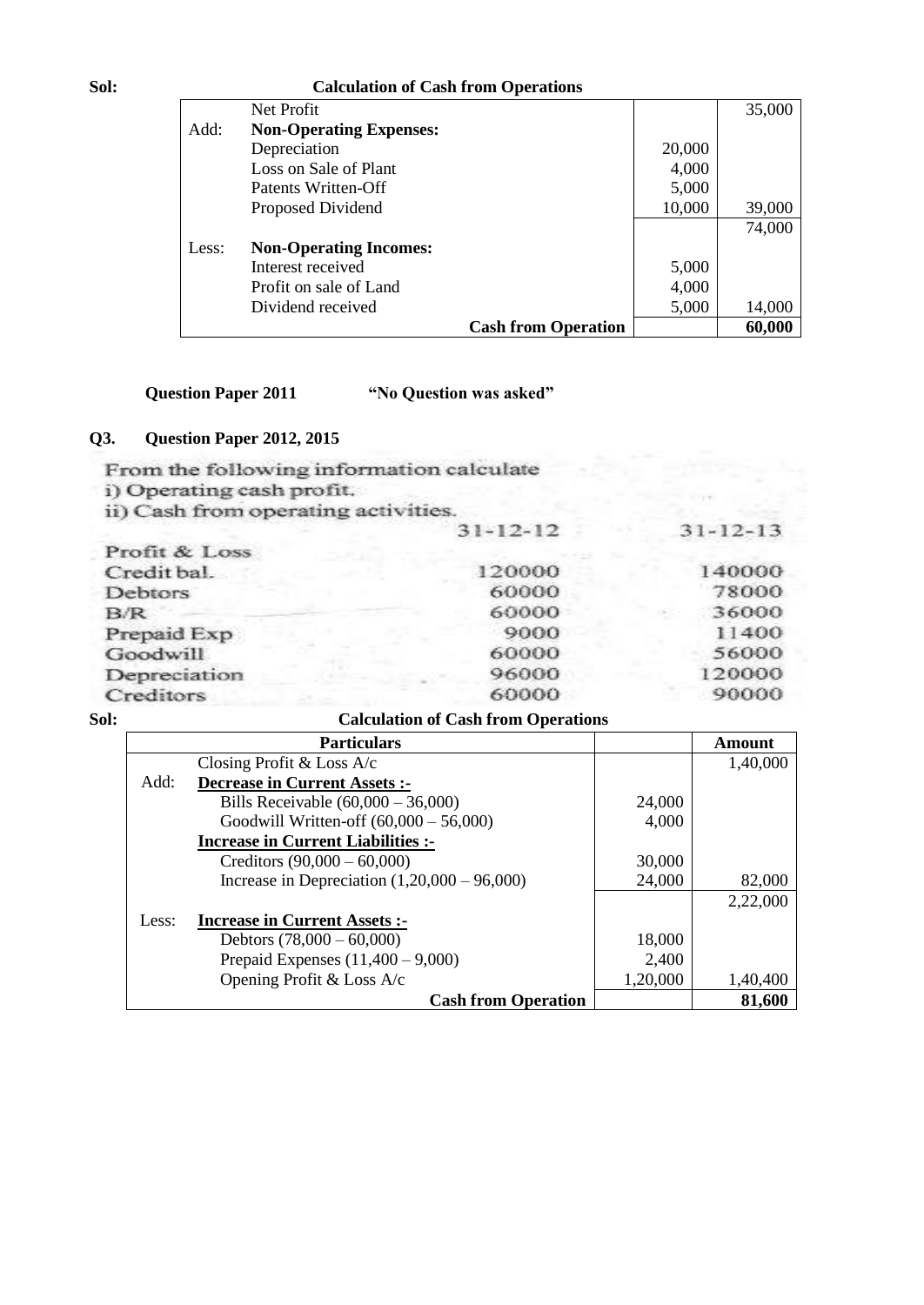# **Q4. Question Paper 2013**

Calculate cash flows from operating activities from the following:

|                                 |        | <b>Income Statement</b>       |        |  |
|---------------------------------|--------|-------------------------------|--------|--|
| To Materials used               | 150000 | By sale (cash)                | 315000 |  |
| To wages paid                   | 48000  | <b>By Commission received</b> | 21000  |  |
| To wages outstanding            | 10000  | <b>By Commission due</b>      | 24000  |  |
| To salaries paid                | 45000  |                               |        |  |
| To salaries outstanding         | 11000  |                               |        |  |
| To loss on sale of machine 9000 |        |                               |        |  |
| To Net Profit                   | 87000  |                               |        |  |
|                                 |        |                               |        |  |

3,60,000

**Sol:**

 $\omega = \omega$ 

 $3,60,000$ 

t a